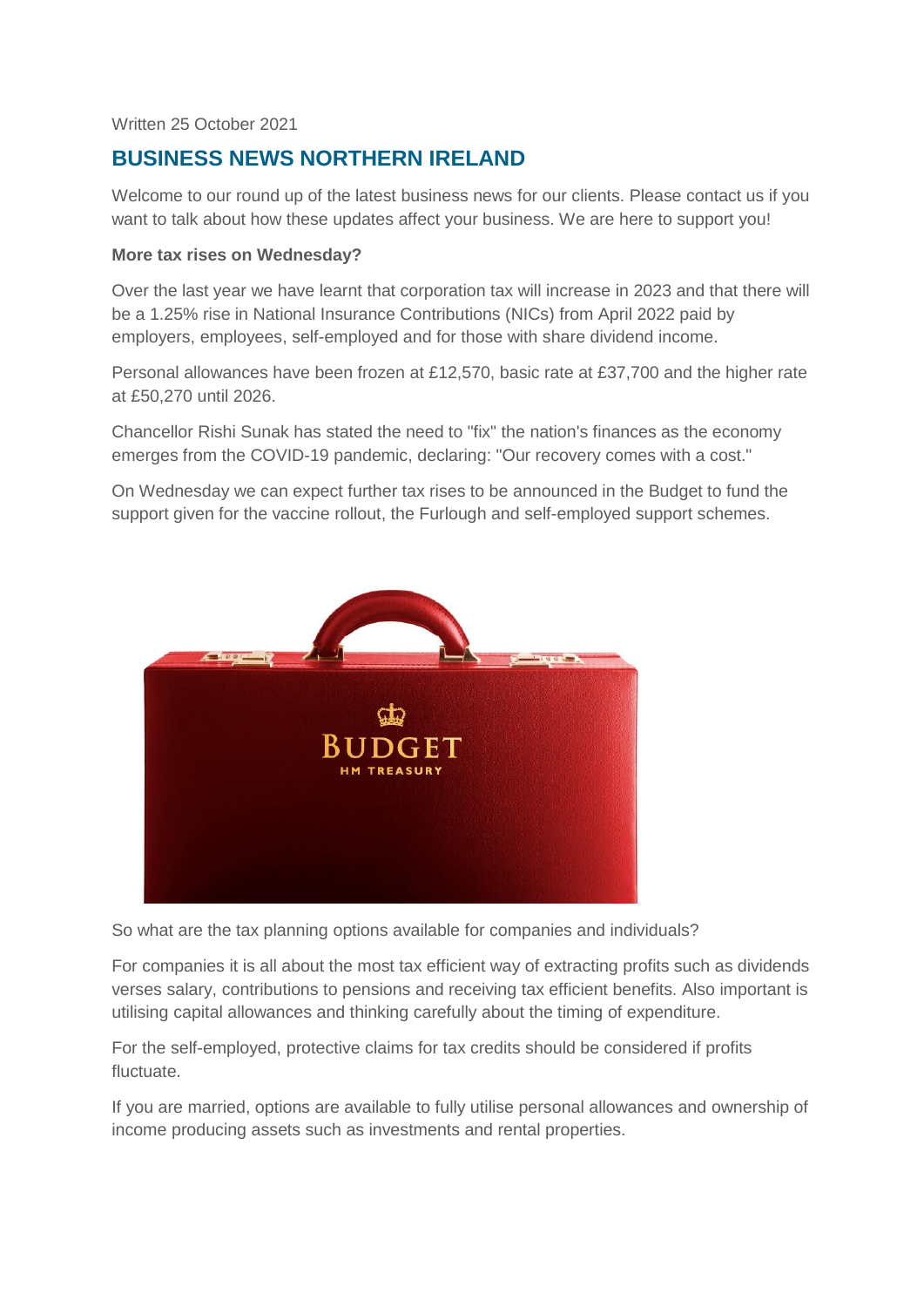One crafty way for the Chancellor to bring in extra tax revenue without raising headline tax rates would be to limit some of the generous tax breaks that are currently available. He may therefore consider some of the measures suggested by the Treasury Select Committee, or the Office of Tax Simplification (OTS) last year. The Treasury Select Committee specifically drew attention to the cost of pension tax relief (£41 billion in 2019) and CGT private residence relief (£25 billion) so we can perhaps expect further restrictions to those reliefs. The OTS have carried out a detailed review of both CGT and IHT, so we anticipate changes to those taxes to bring in extra revenue. Something to listen out for is a possible change to the CGT rules when assets are transferred on death. Currently assets such as the family home or the family business are transferred at market value at the date of death without CGT being payable. It has been suggested that instead of market value the assets are transferred at the deceased's base cost, which might be just £100 in the case of shares in the family company. Although there would be no CGT payable at the time the effect would be to create a large potential CGT bill for the next generation.

When it comes to pensions there are rumours yet again that higher rate relief for contributions into personal pensions may be removed and replaced with flat rate tax relief of say 25%. That would encourage basic rate taxpayers to save more in their pension at the expense of those paying tax at 40% or 45%. Higher rate taxpayers with spare cash should perhaps consider putting more into their pensions before Budget Day.

Personal pension contributions remain tax efficient for all. Company contributions to an employee's pension will attract corporation tax relief and will be free of income tax and national insurance for the employee (up to certain limits). Individuals can claim relief from income tax and national insurance for contributions to personal pension schemes (subject to certain limits).

These are just a few of the options for planning ahead and now is the time to sit down and arrange your affairs to ensure you are as tax efficient as you can be. We would be delighted to work out a plan with you so please contact us.

# **Working Tax Credit customers must report changes to working hours**

HMRC is urging Working Tax Credit customers to check if they need to update their working hours if these have reduced as a result of coronavirus.

During the pandemic, Working Tax Credit customers have not needed to tell HMRC about temporary short-term reductions in their working hours as a result of coronavirus - for example if they were working fewer hours or were furloughed.

If a Working Tax Credit customer's hours temporarily fell because of coronavirus, they have been treated as if they were working their normal hours.

Customers do not need to tell HMRC if they re-establish their normal working hours before 25 November 2021, but from then, they must do within the usual one-month window if they are not back to working their normal hours shown in their Working Tax Credit claim.

See: [Working Tax Credit customers must report changes to working hours -](https://www.gov.uk/government/news/working-tax-credit-customers-must-report-changes-to-working-hours) GOV.UK [\(www.gov.uk\)](https://www.gov.uk/government/news/working-tax-credit-customers-must-report-changes-to-working-hours)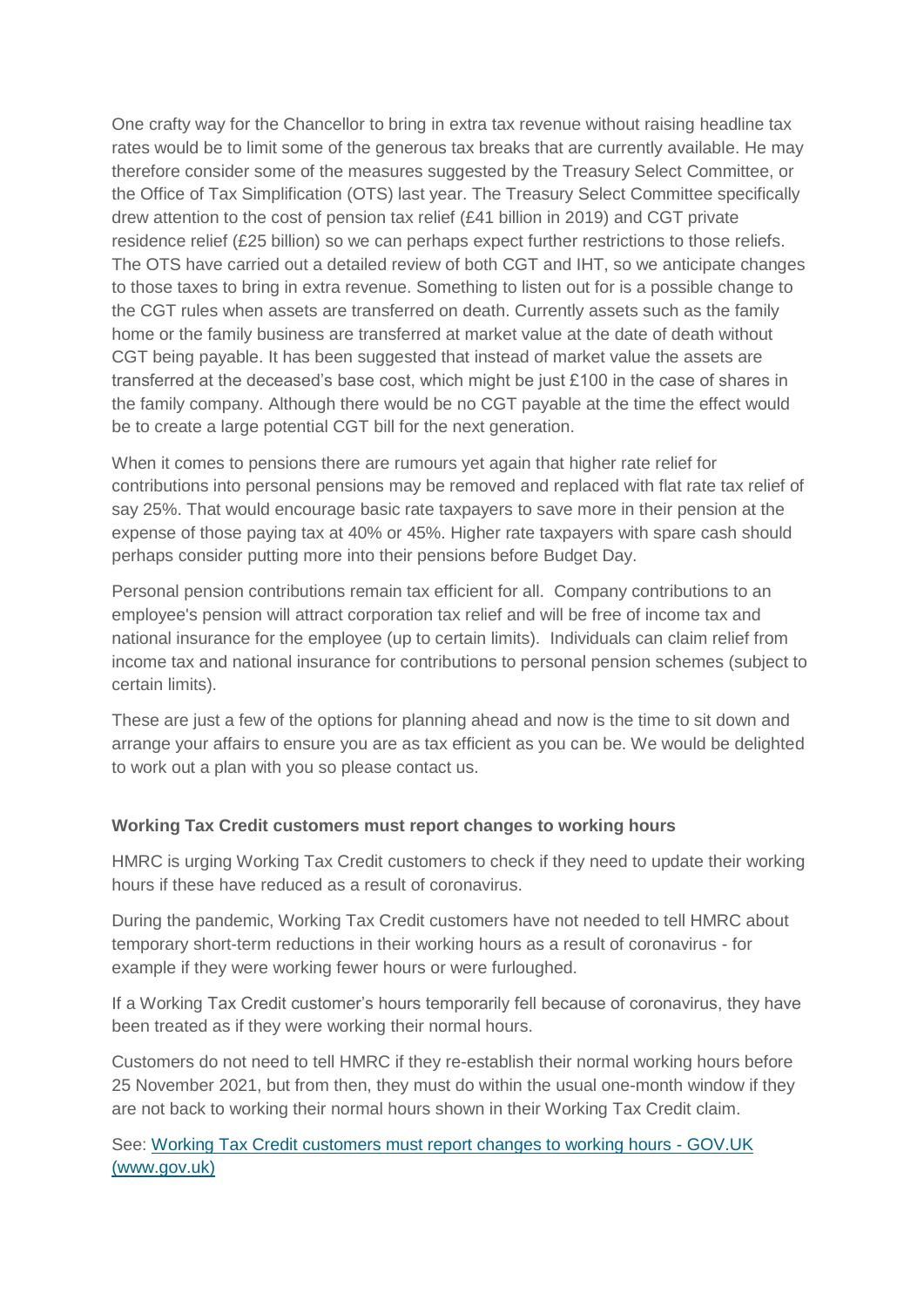## **Menopause in the Workplace Toolkit**

The UK workforce is ageing. People want and need to work for longer and employers need to draw more effectively on an older workforce. For women this is particularly true – they have been the major drivers of growth in the older workforce over the last decade.

Many women now return to work after childbirth and the reform of the pension system has extended women's working lives. There are now five million women over 50 in the workplace, and many will be transitioning through the menopause.

Employers are now understanding the importance of supporting employees during the menopause in order to retain valuable knowledge, skills and experience within a key workplace demographic. The experience of these leading employers has shown that often simple actions, such as education and awareness-raising, can make a real difference.

The Menopause in the Workplace Toolkit has been produced by Business in the Community (BITC) in collaboration with The Open University, University of Bristol and De Montfort University.

The [Menopause Toolkit](https://www.bitc.org.uk/toolkit/menopause-in-the-workplace/) is available to all during October 2021.

It provides insight on how the menopause impacts on women in the workplace and information on:

- reducing business costs
- what employers can do to help
- additional resources

See: Menopause in the Workplace - [Business in the Community \(bitc.org.uk\)](https://www.bitc.org.uk/toolkit/menopause-in-the-workplace/)

# **UK government secures COVID-19 antivirals**

In view of criticism about the slow roll out of booster jabs and rising numbers of infections and deaths, the UK government has secured COVID-19 antivirals to be rolled out through a clinical study from winter. The deals made by the Antivirals Taskforce are a step in its ambition to secure at least two new effective treatments by the end of the year for those who have either tested positive for COVID-19 or have been exposed to someone with the virus.

Should the treatments be approved by the UK's medicines regulator, thousands of NHS patients will be able to access the treatments to prevent the infection from spreading and speed up recovery time. The two new antivirals are expected to be given to those most at risk from the virus, helping reduce the severity of symptoms and ease pressure on the NHS over winter.

See: [UK government secures groundbreaking COVID-19 antivirals -](https://www.gov.uk/government/news/uk-government-secures-groundbreaking-covid-19-antivirals?utm_medium=email&utm_campaign=govuk-notifications&utm_source=9d9fb3e7-9420-44c1-bfee-11cd3b6db8f3&utm_content=daily) GOV.UK (www.gov.uk)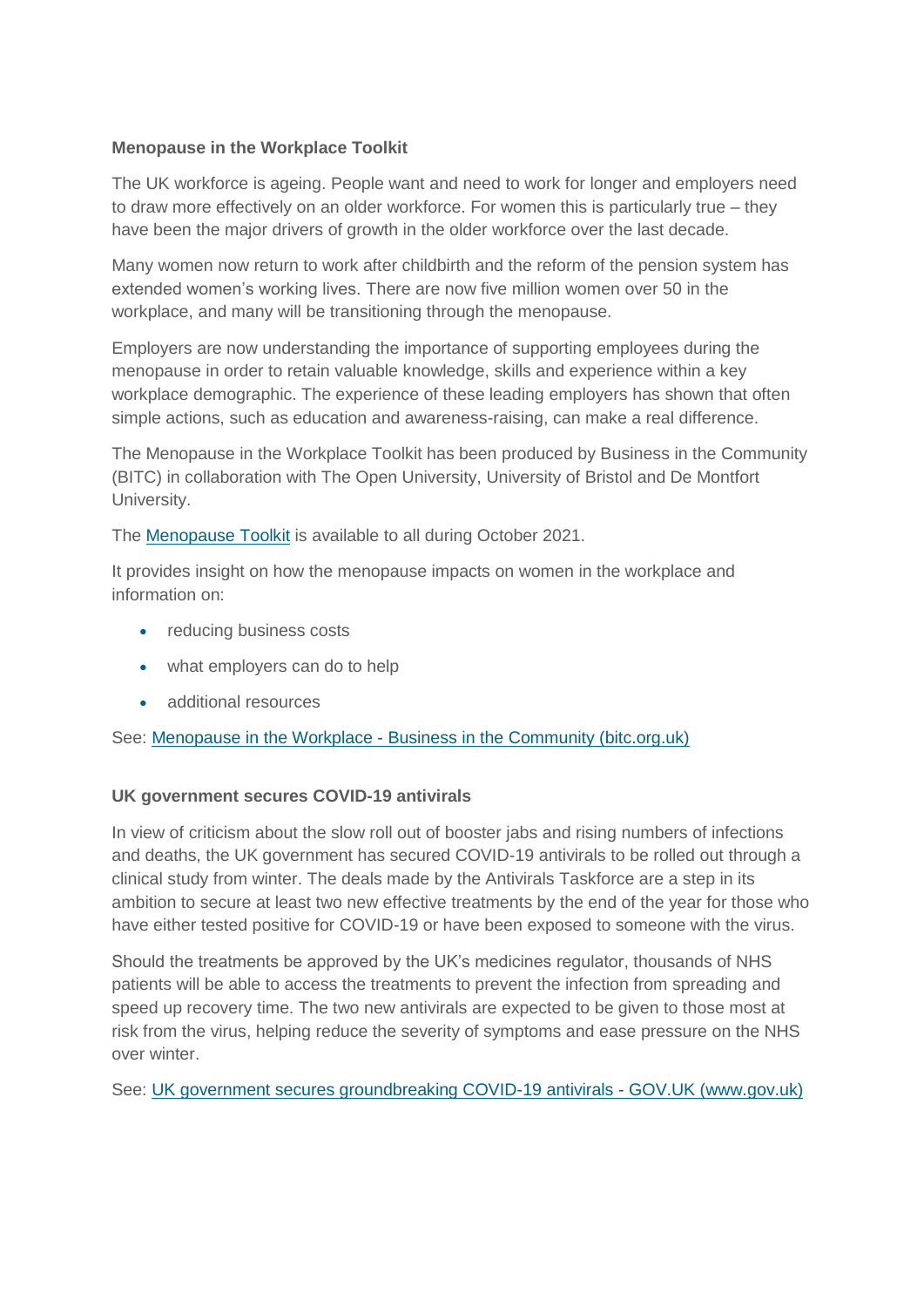# **Working in Europe?**

As travel returns to a more normal environment, the UK government has started a campaign to remind business travellers of the rules for travel to an EU country, Switzerland, Norway, Iceland or Liechtenstein.



As well as the [actions all travellers need to take,](https://www.gov.uk/visit-eu-switzerland-norway-iceland-liechtenstein/checks-for-all-travel) there are extra actions if you are travelling for business. Business travel includes activities such as:

- travelling for meetings and conferences
- providing services (even with a charity)
- touring for art or music
- taking goods to sell

If you are travelling to an EU country, Switzerland, Norway, Iceland or Liechtenstein for less than 90 days in a 180-day period, you may be able to do some things without getting a visa or work permit, for example going to a business meeting. You may need a visa, work permit or other documentation if you are planning to stay for longer than 90 days in a 180-day period, or if you will be doing any of the following:

- transferring from the UK branch of a company to a branch in a different country ('intra-corporate transfer'), even for a short period of time
- carrying out contracts to provide a service to a client in another country in which your employer has no presence
- providing services in another country as a self-employed person

Check the entry requirements and rules of the country you are visiting to find out if you need a visa or work permit.

The government also gives advice on professional qualifications, earning money in the EU, insurance and taking goods and cash into the EU.

See: [Visiting the EU, Switzerland, Norway, Iceland or Liechtenstein: Business travel: extra](https://www.gov.uk/visit-eu-switzerland-norway-iceland-liechtenstein/business-travel-extra-requirements)  requirements - [GOV.UK \(www.gov.uk\)](https://www.gov.uk/visit-eu-switzerland-norway-iceland-liechtenstein/business-travel-extra-requirements)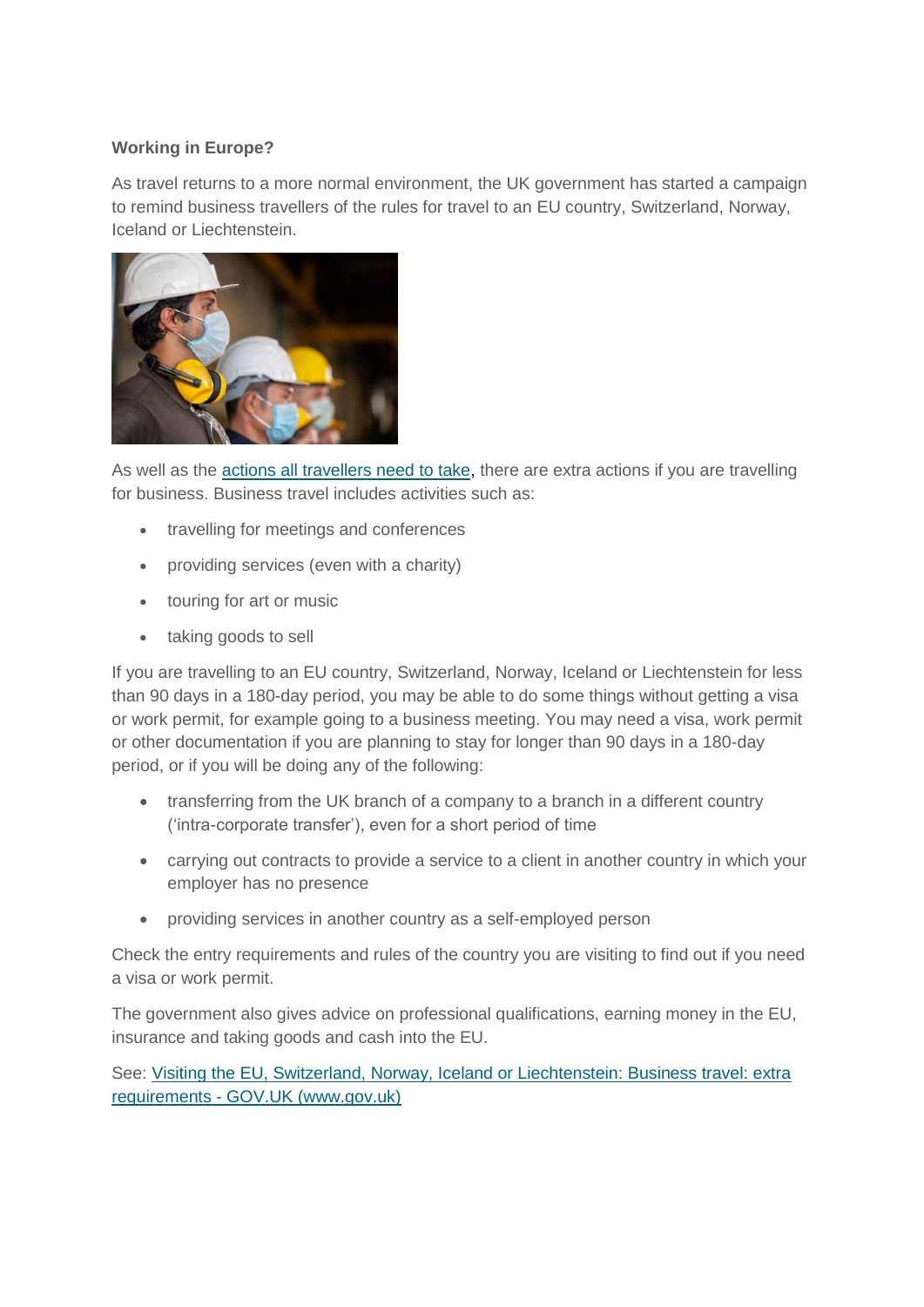# **Coronavirus: Film and TV Production Restart Scheme**

The Film and TV Production Restart Scheme makes direct compensation available to eligible pre-existing and new productions that incur costs caused by coronavirus-related losses, such as abandonment or filming delays from illnesses amongst the cast and crew.

Eligible productions will receive compensation for costs caused by coronavirus delays up to a value of 20 per cent of the production budget, with the abandonment of productions due to coronavirus to be covered up to 70 per cent of the production budget. There will be a total cap of £5 million on claims per production.

The funding is available to all productions made by companies where at least half of the production budget is spent in the UK.

You must make an application via the appointed third party administrator, Marsh Commercial.

You can download the claim form from their website. Once complete, email your form along with all supporting documentation to <mailto:restartschemeclaims@marshcommercial.co.uk>

Future claims made under the scheme can be backdated to 28 July 2020.

The registration deadline for this scheme is 23:59 GMT on 30 April 2022, and claims will be able to be submitted up to 23:59 GMT on 30 September 2022 for losses incurred up until 23:59 GMT on 30 June 2022.

See: [Film & TV Production Restart Scheme -](https://www.gov.uk/government/publications/film-tv-production-restart-scheme/film-tv-production-restart-scheme-draft-rules) Scheme Rules - GOV.UK (www.gov.uk)

#### **Circular economy for SMEs – innovating with the NICER programme**

Innovate UK, part of UK Research and Innovation, is investing up to £1 million in circular economy innovation projects.

This funding forms part of the UKRI National Interdisciplinary Circular Economy Research programme (NICER), enabling SMEs to engage with and benefit from access to expertise at five research centres via collaborative research and development (CR&D) activities.

The aim of this competition is to support feasibility studies, industrial research and experimental development that address the challenges of transitioning to a circular economy. This competition closes at 11am on 8 December 2021.

Your proposal must demonstrate how you will create a step-change in the adoption of circular economy approaches.

The project must:

- have total eligible costs between £50,000 and £100,000
- start no earlier than 1 April 2022
- end by 31 March 2023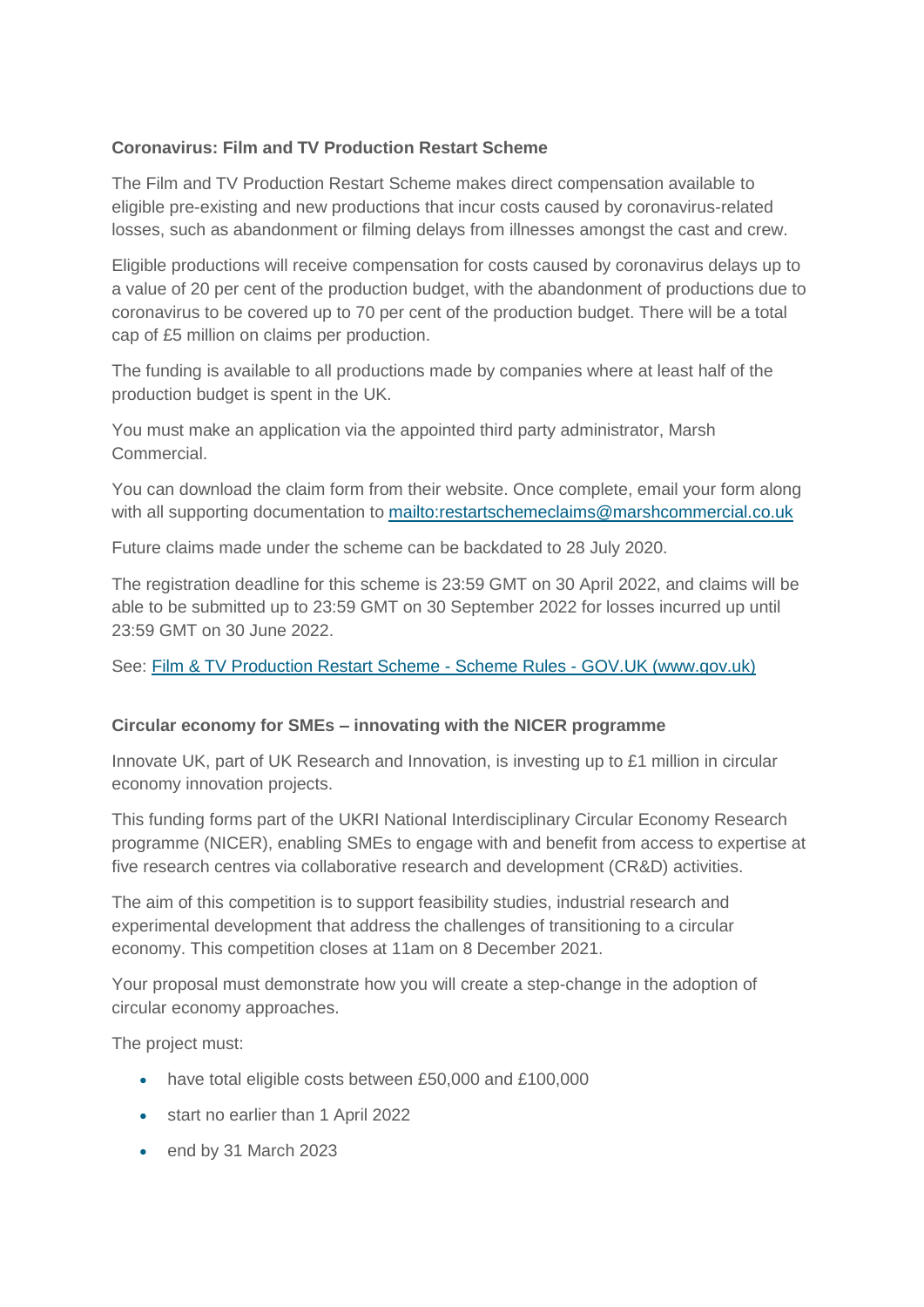- last between 9 and 12 months
- carry out all of its project work in the UK
- intend to exploit the results from or in the UK

See: Competition overview - [Circular economy for SMEs –](https://apply-for-innovation-funding.service.gov.uk/competition/1021/overview) innovating with the NICER programme - [Innovation Funding Service \(apply-for-innovation-funding.service.gov.uk\)](https://apply-for-innovation-funding.service.gov.uk/competition/1021/overview)

## **Private providers of coronavirus (COVID-19) testing**

The lists of and information about private providers who have self-declared that they meet the government's minimum standards for the type of commercial COVID-19 testing service they offer has been updated.

See: [Private providers of coronavirus \(COVID-19\) testing -](https://www.gov.uk/government/publications/list-of-private-providers-of-coronavirus-testing?utm_medium=email&utm_campaign=govuk-notifications&utm_source=15edd61c-afe1-4501-8a54-311d05cdb80f&utm_content=daily) GOV.UK (www.gov.uk)

# **DVLA Coronavirus (COVID-19) update**

DVLA online services are working as normal and without delay. This is the quickest, easiest, and often cheapest way to deal with them. They recommend that you use the online services where possible. If you apply online, you should receive your driving licence or vehicle registration certificate (V5C) within 5 days.

If you have posted your paper application to them, [here are the dates of applications they](https://www.gov.uk/guidance/dvla-coronavirus-covid-19-update?utm_medium=email&utm_campaign=govuk-notifications&utm_source=f1ff1494-46b3-4ed8-8091-26b1309817f4&utm_content=daily#processing-dates-for-paper-applications) [are currently processing.](https://www.gov.uk/guidance/dvla-coronavirus-covid-19-update?utm_medium=email&utm_campaign=govuk-notifications&utm_source=f1ff1494-46b3-4ed8-8091-26b1309817f4&utm_content=daily#processing-dates-for-paper-applications)

Find out the date of applications DVLA are processing and how to access their online services below.

See: [DVLA Coronavirus \(COVID-19\) update -](https://www.gov.uk/guidance/dvla-coronavirus-covid-19-update?utm_medium=email&utm_campaign=govuk-notifications&utm_source=f1ff1494-46b3-4ed8-8091-26b1309817f4&utm_content=daily) GOV.UK (www.gov.uk)

# **Coronavirus: Executive's Autumn/Winter COVID-19 Contingency Plan**

The Executive has outlined an Autumn/Winter COVID-19 Contingency Plan that aims to keep business sectors open to the fullest possible extent while protecting the health of the public and minimising the strain on the health service.

See: [Executive's Autumn/Winter Covid-19 Contingency Plan | The Executive Office](http://www.executiveoffice-ni.gov.uk/publications/executives-autumnwinter-covid-19-contingency-plan)  [\(executiveoffice-ni.gov.uk\)](http://www.executiveoffice-ni.gov.uk/publications/executives-autumnwinter-covid-19-contingency-plan)

#### **Brexit and trade priorities survey**

NI Chamber of Commerce and Invest Northern Ireland are seeking views from local businesses on the impact of Brexit and trade.

Working with the British Chambers of Commerce (BCC), this five-minute survey is seeking your views on several areas:

current business conditions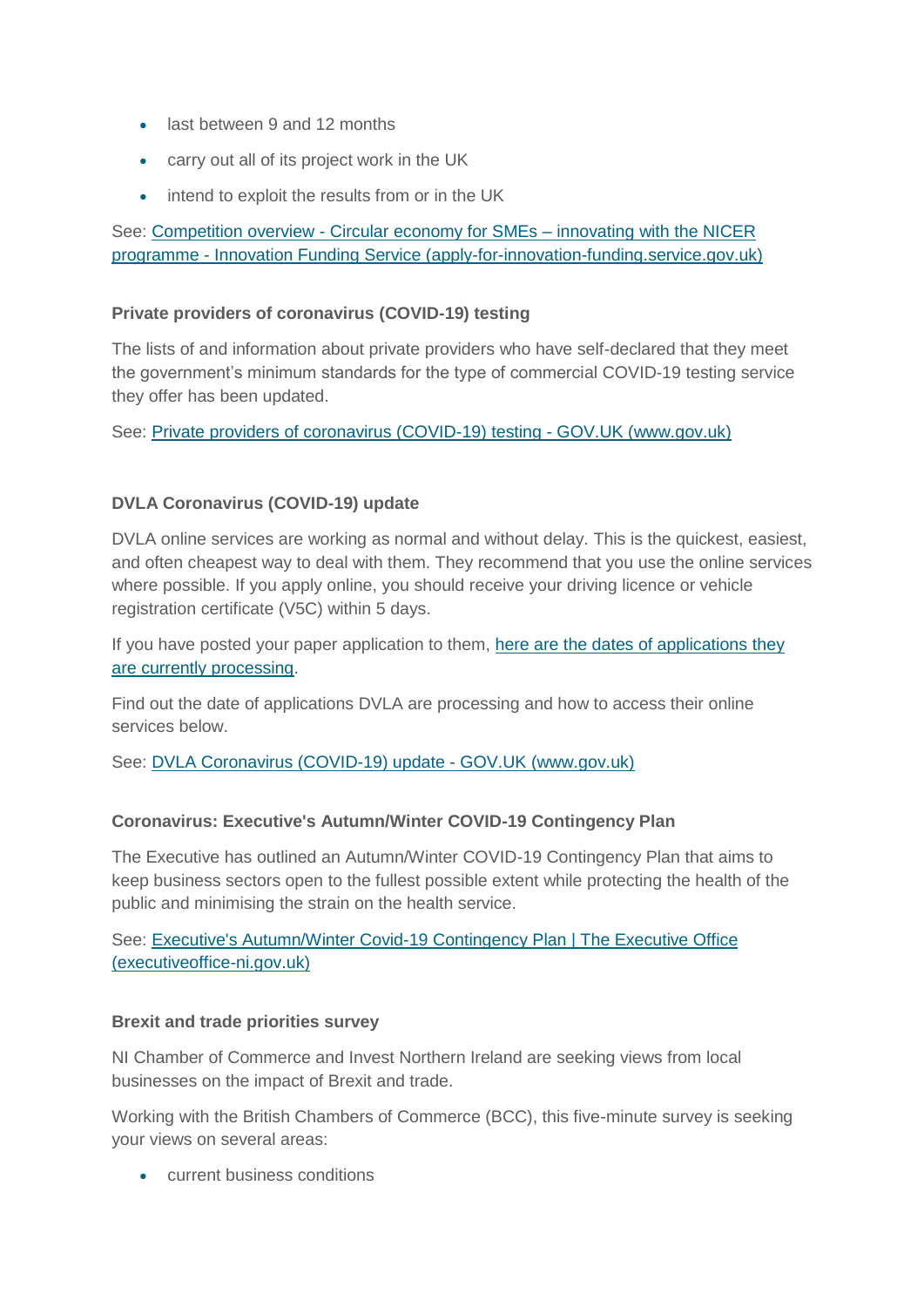- your investment plans
- barriers to trade
- the impact of Brexit
- how trade interacts with the net zero agenda

Your input will be shared directly to senior policy makers in government to create better trading conditions for your business.

See: [NICC Trade and Brexit Survey 2021 \(researchfeedback.net\)](https://pimr.researchfeedback.net/s.asp?k=163370895293)

## **Coronavirus: Business closures and restrictions in Northern Ireland**

The current coronavirus restrictions are law through regulation, while others are guidance. Everyone is legally required to comply with the regulations.

If you fail to comply with the regulations without reasonable excuse, you are committing an offence. For some offences, you may be given a fixed penalty or a fine on summary prosecution.

The link below is an overview of what you can and cannot do. It is not a definitive statement of the law and should not be relied upon as such.

See: [Coronavirus: Business closures and restrictions in Northern Ireland](https://www.nibusinessinfo.co.uk/content/coronavirus-business-closures-and-restrictions-northern-ireland)  [\(nibusinessinfo.co.uk\)](https://www.nibusinessinfo.co.uk/content/coronavirus-business-closures-and-restrictions-northern-ireland)

#### **Coronavirus: Relaxations for hospitality and indoor venues**

The Northern Ireland Executive has agreed a number of gradual and proportionate relaxations to the current coronavirus restrictions for the hospitality sector and indoor venues.

On 14 October 2021, the requirement for audience members to be seated when watching performances in indoor venues was removed.

From Sunday 31 October the following relaxations will be permitted, with mitigations in place:

- People can move around hospitality premises and indoor venues, including being able to stand to have a drink and eat food.
- The restriction on indoor dancing will be lifted.
- The need to maintain social distancing in hospitality settings, such as pubs and restaurants will move to guidance. Whilst the legal requirement for social distancing will now be removed, people are asked to keep close face-to-face contact to a minimum at all times.
- Nightclubs will be permitted to reopen.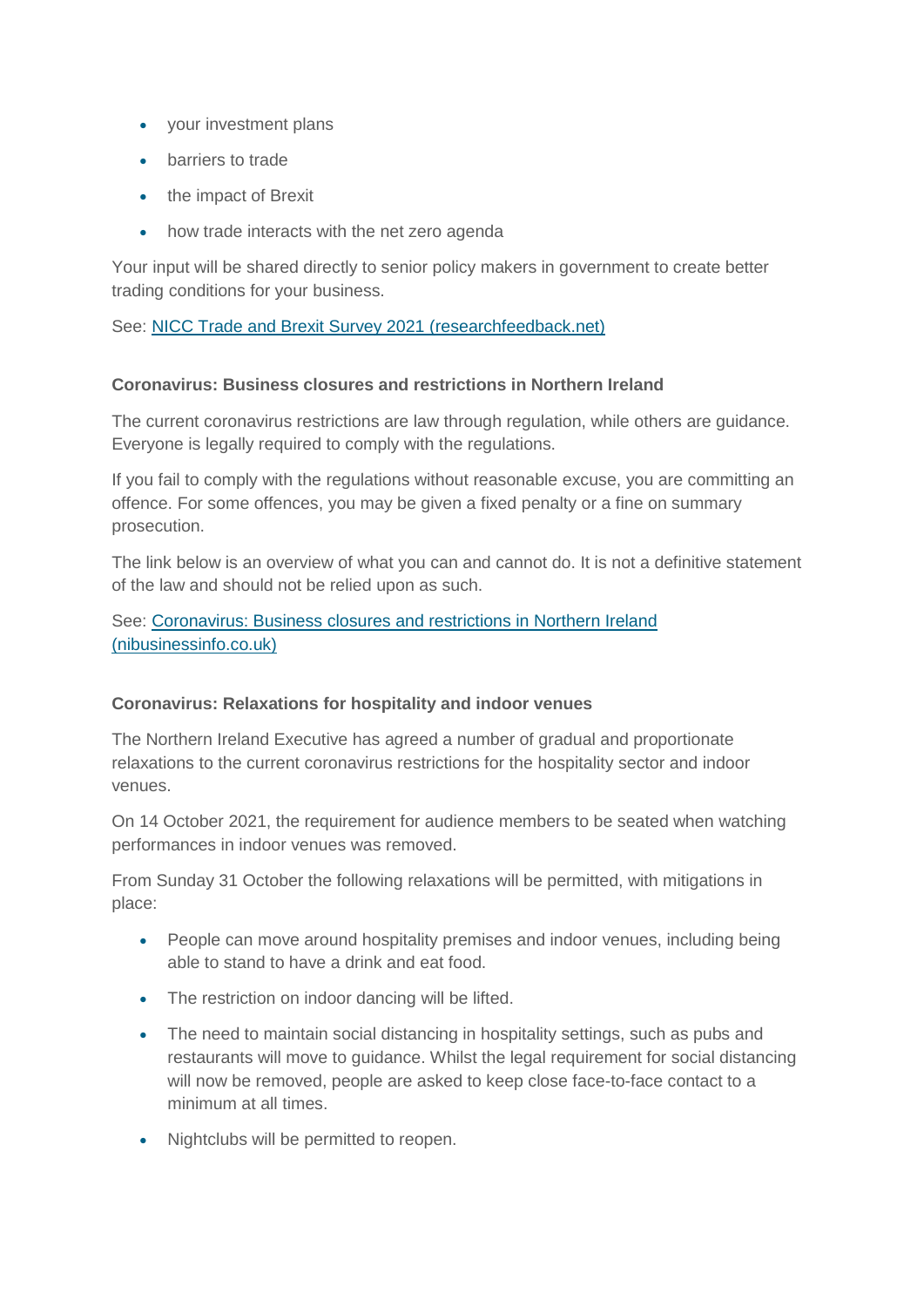Over the next few weeks, further work will be carried out with the sectors to prepare for appropriate mitigations to be put in place in advance of these regulations being lifted.

These relaxations rely on the adoption and implementation of measures that will help reduce the transmission of the virus and allow people to gather more safely in settings that would otherwise be considered higher risk.

It is strongly recommended that venues and event organisers require individuals to demonstrate one of the following:

- proof of having been fully vaccinated for more than two weeks
- proof of a negative PCR test or rapid lateral flow test taken within 48 hours of entry to a venue (a lateral flow test taken at home will need to be logged into the public reporting system)
- evidence of a positive PCR test result for COVID-19 within the previous 180 days and following completion of the self-isolation period

Some venues are already implementing these measures to help keep people safe and provide assurances to those attending their venues that all appropriate measures are being taken to protect them.

See: [Coronavirus: Relaxations for hospitality and indoor venues \(nibusinessinfo.co.uk\)](https://www.nibusinessinfo.co.uk/content/coronavirus-relaxations-hospitality-and-indoor-venues)

#### **Coronavirus: Online isolation notes - providing proof of absence from work**

People unable to work for more than seven days because of coronavirus (COVID-19) can obtain an isolation note through an online service.

For the first seven days off work, employees can self-certify so they don't need any evidence for their employer. After that, employers may ask for evidence of sickness absence.

Employers should use their discretion concerning the need for medical evidence for certification for employees who are unwell.

Where sickness absence relates to having symptoms of coronavirus or living with someone who has symptoms, the isolation note can be used to provide evidence of the advice to selfisolate.

- If an employee has to stay at home because of coronavirus and they need a note for an employer, they can [get an isolation note from the NHS website.](https://111.nhs.uk/isolation-note/)
- After answering a few questions, an isolation note will be emailed to the employee. If they don't have an email address, the note can be sent to a trusted family member or friend, or directly to their employer.
- The service can also be used to generate an isolation note on behalf of someone else.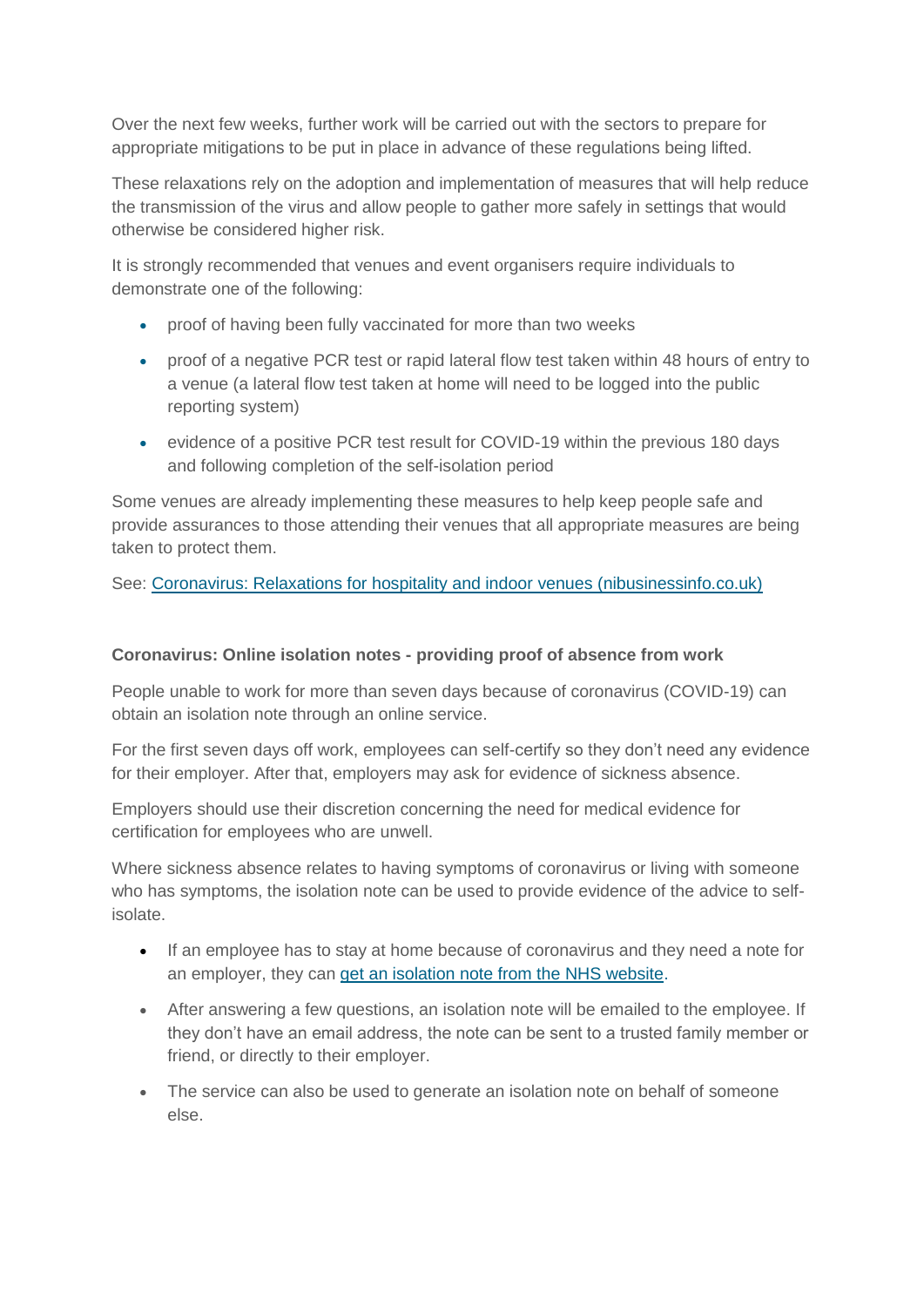Businesses and workplaces should encourage their employees to work at home, wherever possible. If an employee has to stay at home but feels well enough to work, they will not need an isolation note.

Latest guidance on self-isolating and close contacts

If you have symptoms of or have been diagnosed with COVID-19 you must self-isolate. If you are a close contact of someone who has tested positive for COVID-19, follow the latest guidance on self-isolation and testing.

See: [Coronavirus \(COVID-19\): self-isolating and close contacts | nidirect](https://www.nidirect.gov.uk/articles/coronavirus-covid-19-self-isolating-and-close-contacts)

# **Coronavirus: Workplace safety guidelines**

As an employer, you must protect the safety and health of everyone in your workplace. This applies to businesses who continue to operate under the current impact of coronavirus.

Health and safety law requires employers to do 'what is reasonably practicable' to protect their staff and members of the public.

Employers are advised to follow some simple steps to help protect the health and safety of staff. Best practice workplace measures include:

- businesses and workplaces should encourage their employees to work at home, wherever possible
- if someone becomes unwell in the workplace with a new, continuous cough or a high temperature, they should be sent home and advised to follow the advice to stay at home
- employees should be reminded to wash their hands for 20 seconds more frequently and catch coughs and sneezes in tissues
- frequently clean and disinfect objects and surfaces that are touched regularly, using your standard cleaning products
- **employees from [vulnerable groups](https://www.nhs.uk/conditions/coronavirus-covid-19/people-at-higher-risk/who-is-at-high-risk-from-coronavirus/) should be supported to work from home**

See [welfare facilities](https://www.nibusinessinfo.co.uk/node/17363) at work for information on the handwashing facilities you must provide.

You should ensure that you follow the [latest advice from the Public Health Agency](https://www.publichealth.hscni.net/) and incorporate this information into your risk assessment.

As an employer, you must complete a risk assessment to spot potential hazards and to make any changes possible to reduce the risk of accidents. You should regularly review your risk assessment to make sure it still meets all requirements and complies with health and safety law.

See [assess the health and safety risks in your business.](https://www.nibusinessinfo.co.uk/node/14102)

The Health & Safety Executive for Northern Ireland (HSENI) provides an example risk assessment template for businesses when carrying out a risk assessment for coronavirus see [COVID-19 risk assessment template](https://www.hseni.gov.uk/publications/example-covid-19-risk-assessment-template)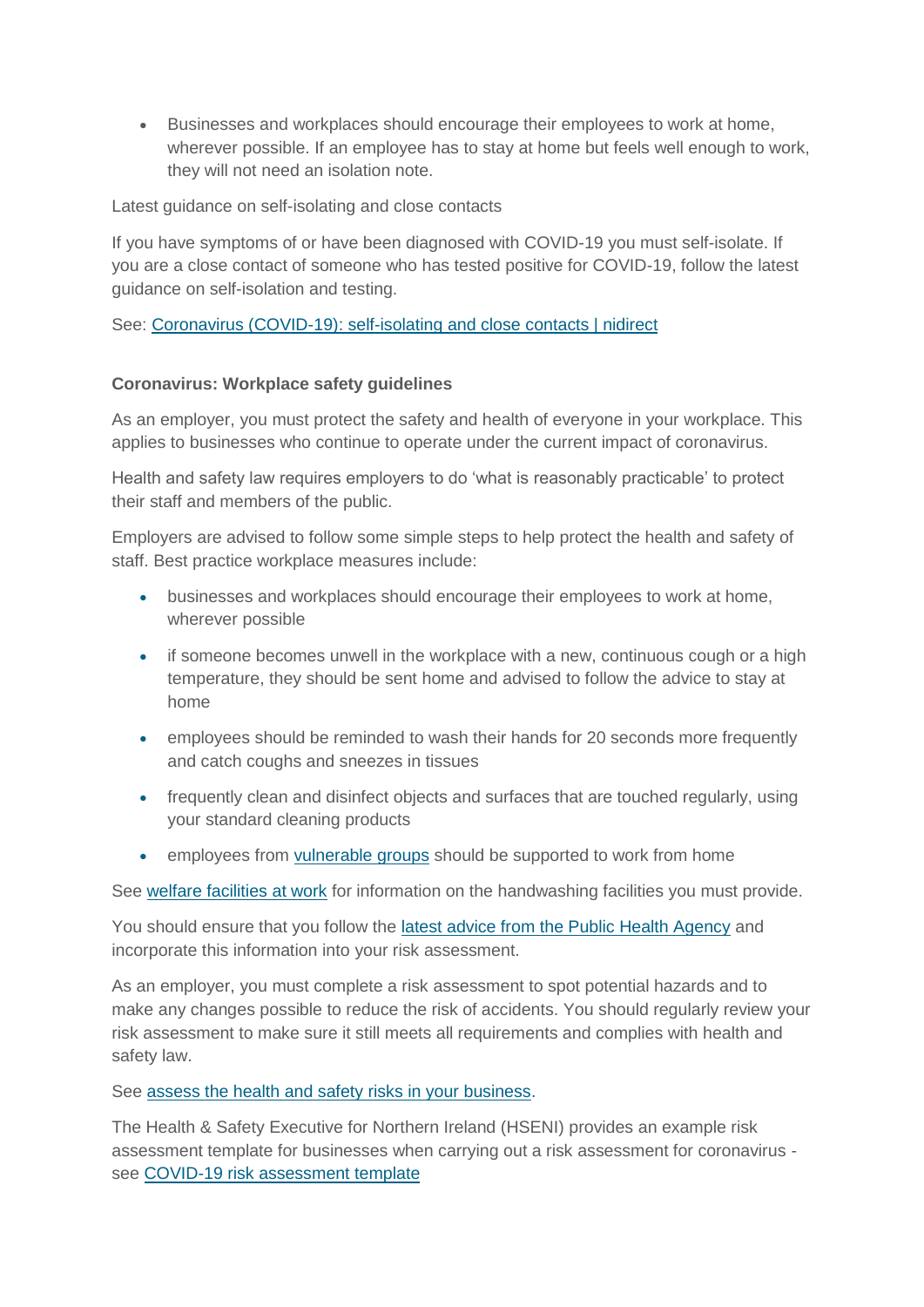## See: [Coronavirus: Workplace safety guidelines \(nibusinessinfo.co.uk\)](https://www.nibusinessinfo.co.uk/content/coronavirus-workplace-safety-guidelines)

#### **Webinar: Global Technical Compliance**

Invest Northern Ireland is organising a webinar for companies looking to bring mechanical or electro-mechanical machinery and electrical/electronic products to the global market.

Companies trading within the European Union (EU) know that their products require CE marking - this indicates that the product can be legally supplied and ensures free movement throughout the European market. CE marking is mandated by European Directives, but what about the rest of the world?

On 30 November 2021, Invest NI will host a half-day, intensive webinar aimed at companies looking beyond the EU. They will provide:

- up-to-date and relevant information on global standards' requirements for product and component safety
- compliance guidelines for key global trading areas, focusing on those that are of particular interest to participants attending

Bringing machinery, electrical and electronic products to market in different countries is complicated, so if you are planning to trade (or are currently trading) in the global marketplace, you are likely to find this event useful.

See: [Registration \(gotowebinar.com\)](https://register.gotowebinar.com/register/768655801009751566)

#### **Webinar: CE marking electrical seminar**

Invest Northern Ireland is organising a webinar for companies looking to sell electrical goods in UK or EU markets. CE marking is mandated by European Directives. Many products are covered by these directives and, to be placed on the market in European Union (EU) and Great Britain (GB), they must bear the CE, UKCA, or UKNI mark - it's a legal requirement.

The appropriate conformity marking is the claim that the product meets the essential requirements of all relevant product directives and can be legally supplied and move freely throughout the EU, GB and Northern Ireland.

On 7 December 2021, Invest NI will host a webinar to provide companies with guidance on compliance, and assists them to determine the route that is most appropriate, cost-effective and efficient for their product. For most companies, the marking is a self-certification process and involves an evaluation of the product or equipment against a relevant standard.

The course is based primarily on the Low Voltage (LV) and Electro-Magnetic Compatibility (EMC) Directives. It will be interactive and participative, with opportunities for discussion. On completion, participants should have an understanding of:

- the statutory requirements involved
- the technical requirements and compliance standards